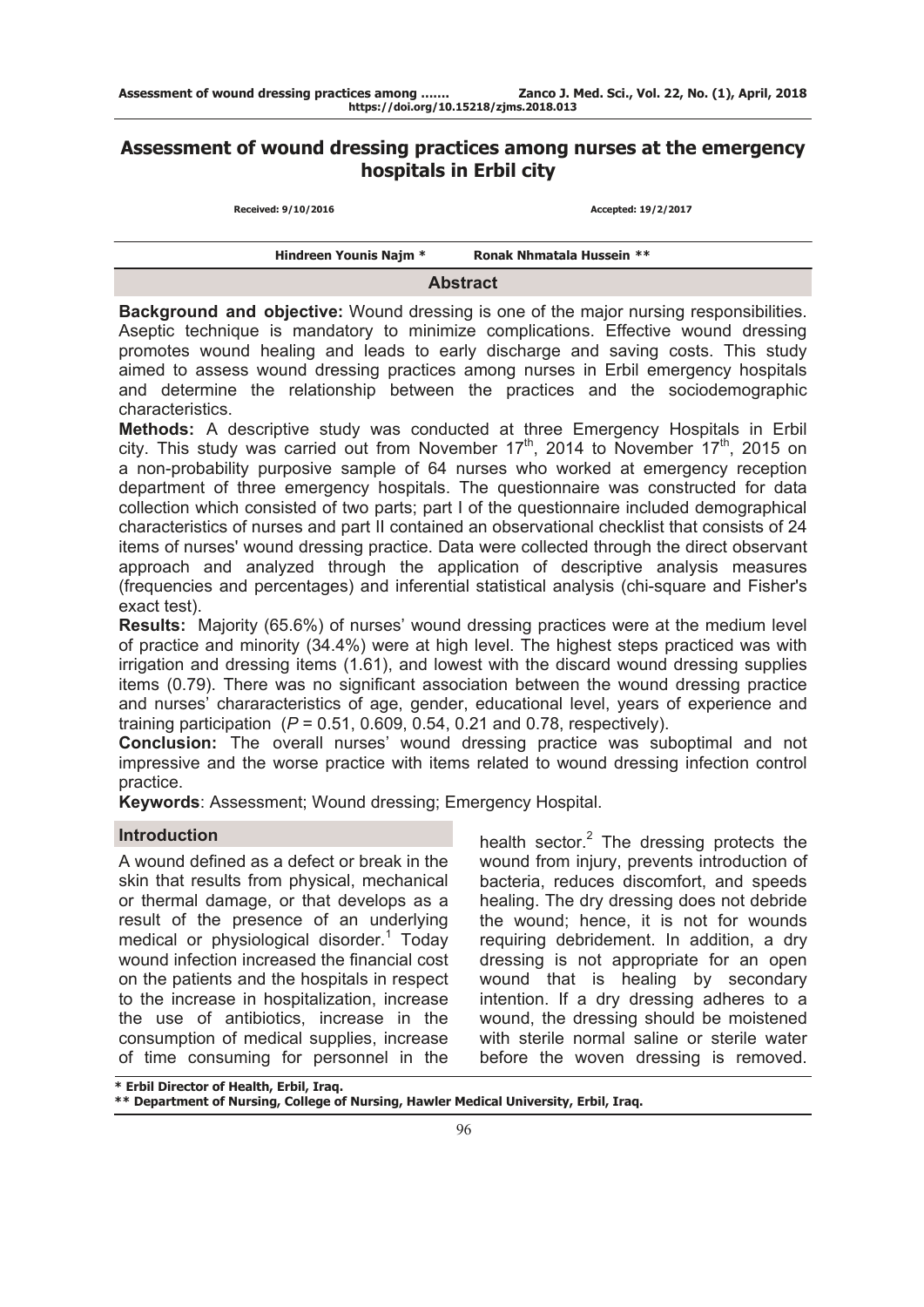| Assessment of wound dressing practices among |                            |
|----------------------------------------------|----------------------------|
|                                              | https://doi.org/10.15218/z |

Moistening the dressing in this manner decreases the adherence of the dressing to the wound and reduces the risk for further trauma to the wound. $3$  The standard of care for wound cleaning and irrigation of acute wounds in reducing the risk of infection and promoting optimum healing has been the subject of evolving research over the past several decades. Wound cleansing and irrigation for acute lacerations is one of the most frequent procedures performed to remove loose devitalized tissue, bacteria, and foreign bodies.<sup>4</sup> Prevention of infection is the best response and there is several first aid responses can do to accomplish this. Clean the wound and apply an antiseptic over it immediately protect the open wound against bacterial invasion by covering it with a clean bandage or gauze.<sup>5</sup> Each year millions of patients with acute lacerations present to emergency departments for treatment. According to the director of health in Erbil (2014) about 55373 injured patients were treated in Erbil emergency hospitals during 2013. Limited studies in Iraq, $^{2,6}$  but no studies in Kurdistan region have been done to assess wound dressing. Wound dressing care is an essential part of treatment. The researchers realized the importance of this practice to assess the wound dressing practice in our hospitals hoping to identify how to practice this procedure and so to start a simple attempt guide them to standard practices as possible. This study aimed to assess nurses practices regarding wound dressing, describe the demographic characteristics of the nurses who worked in emergency reception such as (age, gender, level of education, year of experience participation in training on wound dressing) and find out the relationship between nurses practices and their demographic characteristics.

# **Methods**

A quantitative study was designed to assess the wound dressing practice among a non-probability purposive sample

of 64 nurses who worked in reception department of East Emergency and West Emergency Hospitals, Emergency management center in Erbil City. This study was carried out from the period of Nov.  $17^{th}$ , 2014 to Nov.  $17^{th}$ , 2015. Formal administrative approval was obtained from the General Directorate of Health /Erbil for carrying out this study in the emergency hospitals in Erbil city. Ethical approval was obtained from the Ethics Committee at the College of Nursing/ Hawler Medical University. Data were collected using observation checklist during the period of  $2^{nd}$  February 2015 to 17<sup>th</sup> May 2015. Nurses' were observed by the researcher while they worked, each of them was observed on individual base without being informed and the time allocated for each dressing was 10-20 minutes. Inclusion criteria of the study sample were: both male and female nurse who had more than one year of experience in acute wound dressing practice at emergency reception department. The exclusion criteria included nurses who are not available at the time of data collection and all wounds except burn wound. The questionnaire consisted of two parts. Part I**:** Demographic characteristics included 7 variables (age, gender, levels of education, duration of experience in wound dressing, participation in training session wound dressing and hospitals setting). Part II: included observational checklist a questionnaire was constructed and modified by the researchers which consist of 24 items based on Louis Mosby skills checklist for wound dressing. $7-10$  The observational checklist was rated three point Likert scale as always, sometimes and never and it was scored as (2) for always, (1) for sometimes, and (0) for never. The overall wound dressing practice (24 items) scored from 0 to 48 scores. Wound dressing practice scores were categorized into three levels like low practice (0-16), Medium practice (16.1-32), and high practice (32.1- 48). The higher scores of mean the best nurses' wound dressing practices. Wound dressing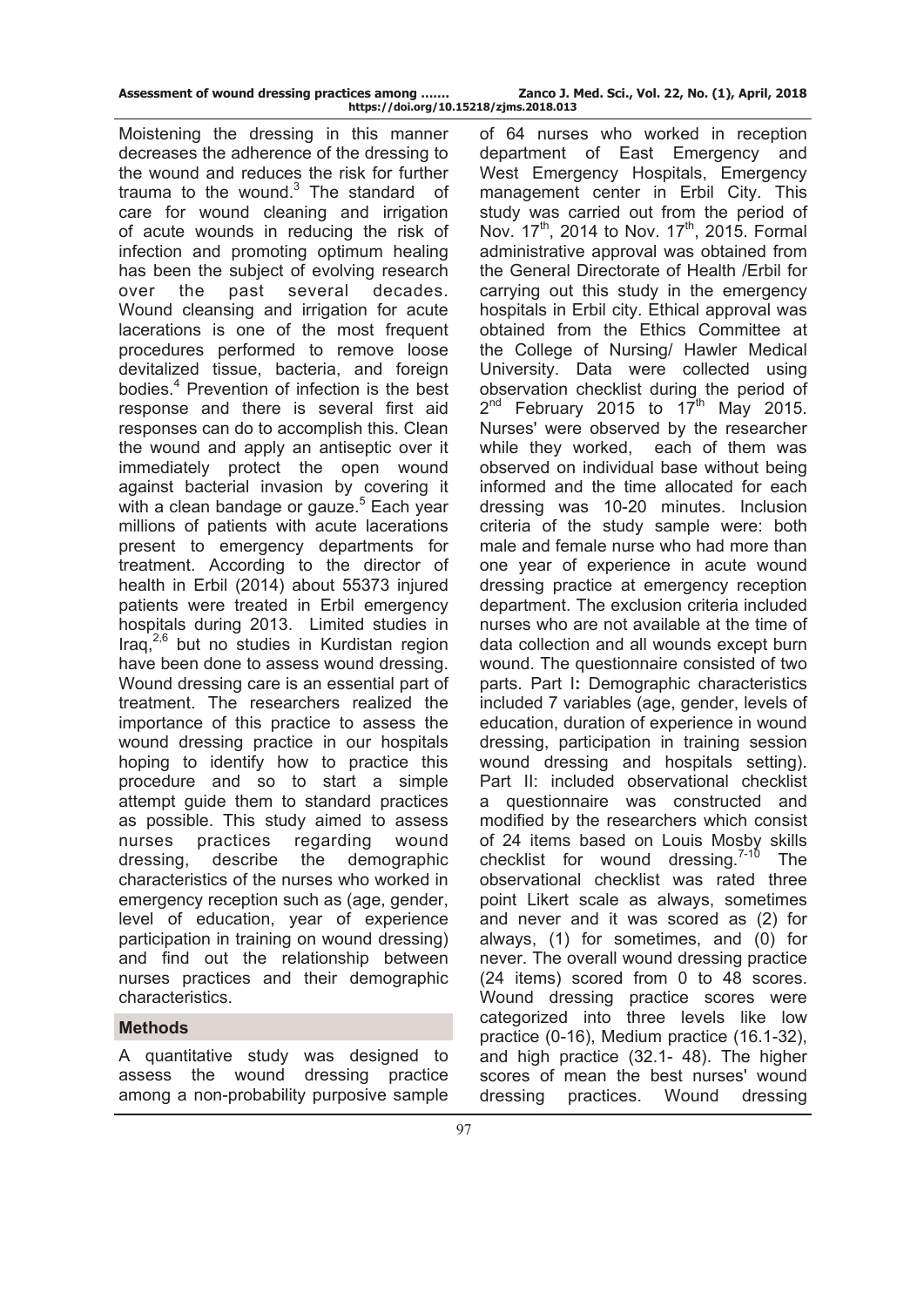| Assessment of wound dressing practices among | Zanco J. Med. Sci., Vol. 22, No. (1), April, 2018 |  |
|----------------------------------------------|---------------------------------------------------|--|
| https://doi.org/10.15218/zjms.2018.013       |                                                   |  |

practice checklist of 24 items included three sub stages; the first seven items about preparation and assessment, the middle 14 items about irrigation and dressing practice and the final three items about discarded wound dressing supplies. Grand mean score that calculated by summation of all mean score / number of items. Overall wound dressing practices were classified to more than medium score and less than medium. Grand mean score of overall wound dressing practices was at the medium score of practice and  $= 1.32$ When: Median score of preparation items = 1.13 for wound irrigation and dressing = 1.63 and Median score of wound dressing supplies = 1.52. Data were analyzed using the statistical package for the social

sciences for Windows (version 20). It includes descriptive statistical analysis (frequency, percentage) and inferential statistical analysis (Chi-square and Fisher's exact test).

### **Results**

Table 1 shows that the highest percentage of nurses (48.4%) were had less than 30 years old; 60.9% of them were males, most of them (82.8%) were having diploma in nursing, with (62.5%) of the nurses within less than five years of experience and about 68.8% of them did not participate in training regarding wound dressing practice majority of nurses (68.8%) were from Rozhawa Emergency Hospital.

| <b>Variables</b>                  |                                       | No.            | $\frac{0}{0}$<br>$n = 64$ |
|-----------------------------------|---------------------------------------|----------------|---------------------------|
| Age group (years)                 | < 30                                  | 31             | 48.4                      |
|                                   | 30-34                                 | 15             | 23.4                      |
|                                   | 35-39                                 | 10             | 15.6                      |
|                                   | $\geq 40$                             | 8              | 12.5                      |
| Gender                            | Male                                  | 39             | 60.9                      |
|                                   | Female                                | 25             | 39.1                      |
| <b>Educational level</b>          | Nursing high school                   | $\overline{7}$ | 10.9                      |
|                                   | Diploma in nursing                    | 53             | 82.8                      |
|                                   | B.Sc. in nursing                      | 4              | 6.2.0                     |
| Years of experience               | < 5                                   | 40             | 62.5                      |
|                                   | $5-9$                                 | 17             | 26.6                      |
|                                   | $\geq 10$                             | $\overline{7}$ | 10.9                      |
| Participate in training regarding | Yes                                   | 20             | 31.2                      |
| wound dressing                    | <b>No</b>                             | 44             | 68.8                      |
| <b>Hospital Setting</b>           | <b>Emergency Management</b><br>Center | 12             | 18.8                      |
|                                   | Rozhhalat(East) Emergency<br>Hospital | 8              | 12.4                      |
|                                   | Rozhawa(West) Emergency<br>Hospital   | 44             | 68.8                      |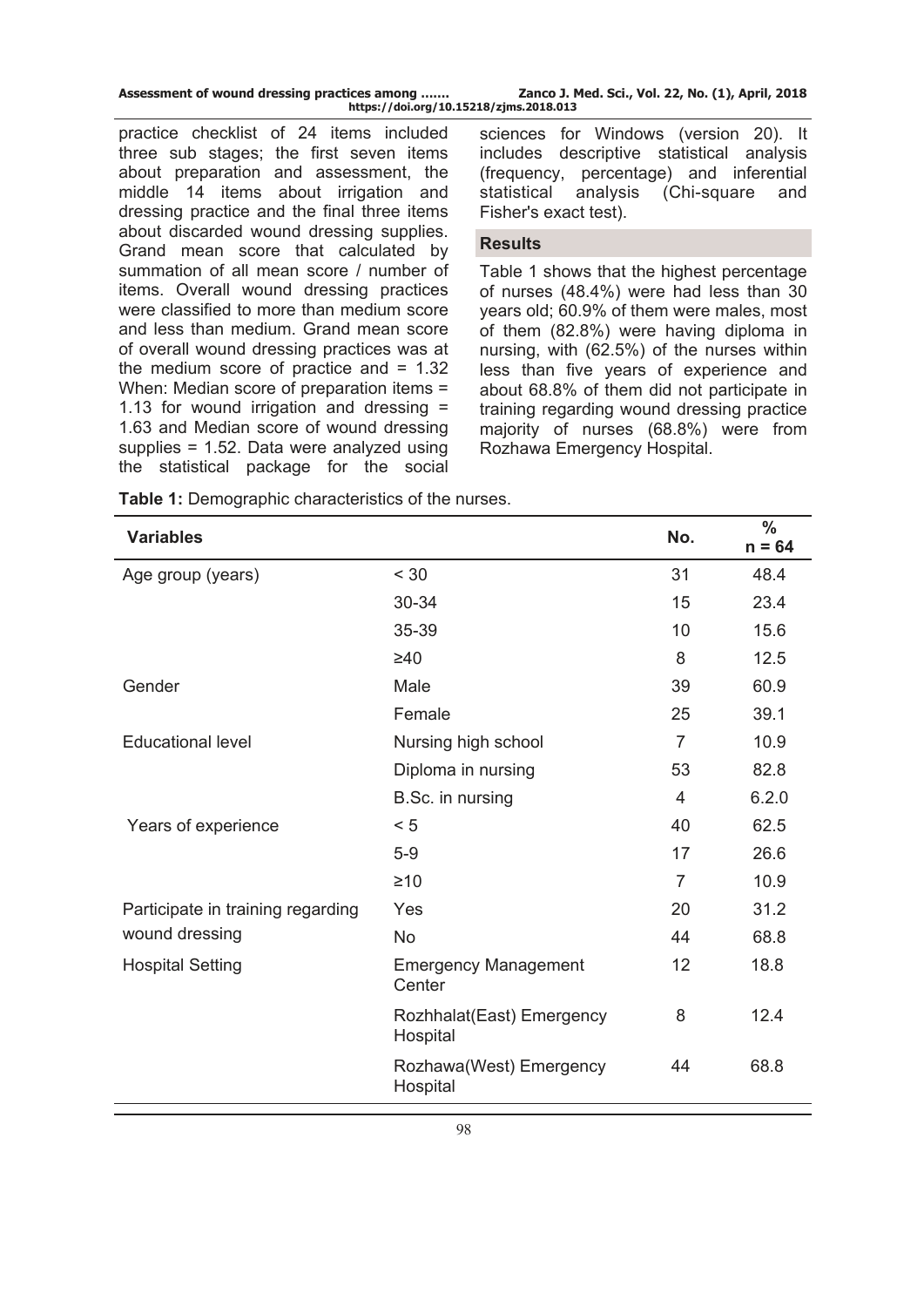| Assessment of wound dressing practices among | Zanco J. Med. Sci., Vol. 22, No. (1), April, 2018 |  |
|----------------------------------------------|---------------------------------------------------|--|
| https://doi.org/10.15218/zjms.2018.013       |                                                   |  |

Table 2 shows that the grand mean score of overall wound dressing practice was at the level of medium scores of nursing practice. From the total 24 items 8 items of them (1, 2, 3, 4, 8, 14, 23, 24) were with

low mean scores (0.38, 0.0, 0.0, 1.22, 0.88, 0.23, 0.0, 0.38 respectively) within low wound dressing practice most of those items related to infection control practice.

| Table 2: Mean score of overall wound dressing practice. |  |
|---------------------------------------------------------|--|
|---------------------------------------------------------|--|

| No.   | <b>Wound dressing practice items</b>                                      | <b>MS</b>      |
|-------|---------------------------------------------------------------------------|----------------|
| $1^*$ | Preparation of sterile field with equipment                               | 0.38           |
| $2^*$ | Performed hand washing                                                    | 0              |
| $3^*$ | Wearing sterile gloves.                                                   | 0              |
| 4     | Closed room door or pulled curtain around the bed (privacy).              | 1.22           |
| 5     | Positioned patient comfortably                                            | 1.94           |
| 6     | Assessed for adjacent bony injury or open fractures                       | 1.88           |
| 7     | Assessed tetanus immunization status and (bite wounds)                    | 1.55           |
| 8     | Anesthetized the area.                                                    | 0.88           |
| 9     | Draped or undressed the patient if irrigation were planned                | 1.8            |
| 10    | Maintained hemostasis by applying gauze over the wound                    | 1.41           |
| 11    | Shaving                                                                   | 1.5            |
| 12    | Irrigated the wound by using normal saline                                | 1.86           |
| 13    | scrub the skin around the wound with the antiseptic agent                 | 1.97           |
| $14*$ | Started skin scrub at the edge of the wound and moved distally            | 0.23           |
| 15    | Consulted the practitioner and obtained radiographic imaging as requested | 1.66           |
| 16    | Covered the wound with a sterile dressing pending wound closure           | 1.38           |
| 17    | Wound suturing                                                            | 1.96           |
| 18    | Sterilizing wound area with antiseptic                                    | $\overline{2}$ |
| 19    | Applied loose dressing as a primary contact layer                         | $\overline{2}$ |
| 20    | Applied additional layers of dressing, thicker pad as needed              | 1.88           |
| 21    | Secured dressing with bandage, tape                                       | $\overline{2}$ |
| 22    | Discarded supplies.                                                       | 2              |
| $23*$ | Performed hand hygiene                                                    | 0              |
| 24    | Documented the procedure in the patient's record                          | 0.38           |
|       | Grand mean score = 1.32.                                                  |                |

**\*** Infection control items within low mean score items.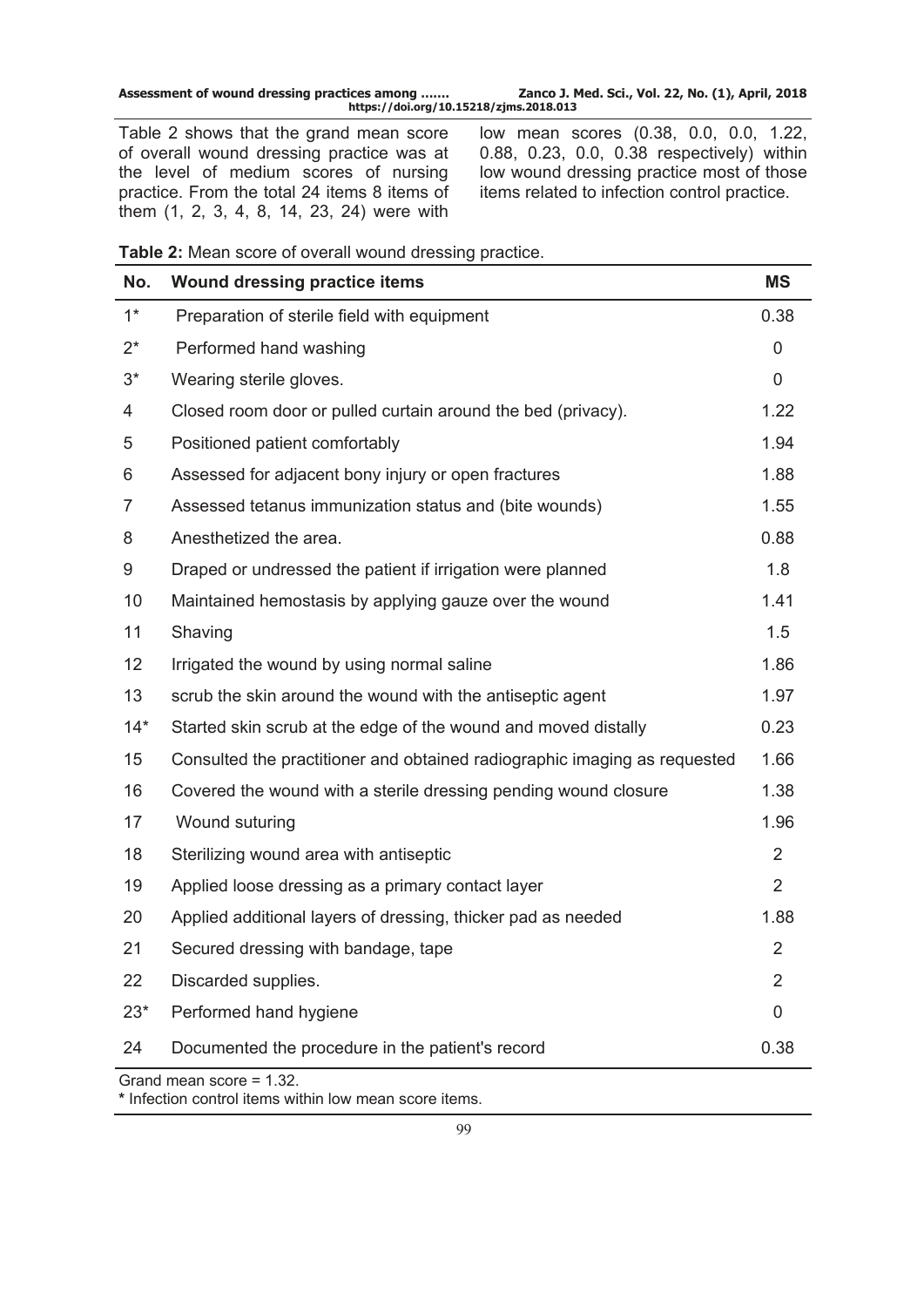| Assessment of wound dressing practices among | Zanco J. Med. Sci., Vol. 22, No. (1), April, 2018 |
|----------------------------------------------|---------------------------------------------------|
| https://doi.org/10.15218/zjms.2018.013       |                                                   |

Figure1 show that the lower grand mean scores of wound dressing practice were with discard wound dressing supply 0.79 items and preparation and assessment items 0.99. Wound irrigation and dressing items had higher grand mean score than overall wound dressing practice with grand mean scores (1.61 and 1.32 respectively). Table 3 shows that there was no significant association between wound dressing practice and nurses 'demographic

characteristics like age, gender, educational level, years of experience and training participation with  $P = 0.51$ , 0.609, 0.54, 0.21 and 0.78, respectively. There was a significant association between the wound dressing practice and hospital setting of nurses with *P* = 0.005. All nurses in emergency management center were had above median score on wound dressing practice.

**Table 3:** Associations between wound dressing practice and nurses' demographic characteristics

| Demographic characteristics of   | Mean score of wound dressing practice |               |         |      | P value      |      |            |
|----------------------------------|---------------------------------------|---------------|---------|------|--------------|------|------------|
| nurses                           | $\leq$ Median                         |               | >Median |      | <b>Total</b> |      | Chi-square |
|                                  | F                                     | $\frac{0}{0}$ | F       | %    | F            | $\%$ |            |
| Age (years)                      |                                       |               |         |      |              |      |            |
| < 30                             | 14                                    | 45.2          | 17      | 54.8 | 31           | 100  |            |
| 30-34                            | 7                                     | 46.7          | 8       | 53.3 | 15           | 100  |            |
| 35-39                            | $\overline{c}$                        | 20            | 8       | 80   | 10           | 100  | 0.51       |
| $\geq 40$                        | 3                                     | 37.5          | 5       | 62.5 | 8            | 100  |            |
| Gender                           |                                       |               |         |      |              |      |            |
| Male                             | 17                                    | 43.6          | 22      | 56.4 | 39           | 100  |            |
| Female                           | 9                                     | 36            | 16      | 64   | 25           | 100  | 0.609      |
| Total                            | 26                                    | 40.6          | 38      | 59.4 | 64           | 100  |            |
| Level of education               |                                       |               |         |      |              |      |            |
| Nursing high school              | 4                                     | 57.1          | 3       | 42.9 | 7            | 100  |            |
| Diploma in nursing               | 21                                    | 39.6          | 32      | 60.4 | 53           | 100  | $0.54*$    |
| B.Sc.                            | 1                                     | 25            | 3       | 75   | 4            | 100  |            |
| Years of experience              |                                       |               |         |      |              |      |            |
| < 5                              | 16                                    | 40            | 24      | 60   | 40           | 100  |            |
| $5-9$                            | 9                                     | 52.9          | 8       | 47.1 | 17           | 100  | 0.21       |
| $\geq 10$                        | 1                                     | 14.3          | 6       | 85.7 | 7            | 100  |            |
| <b>Training participation</b>    |                                       |               |         |      |              |      |            |
| Yes                              | 9                                     | 45            | 11      | 55   | 20           | 100  |            |
| <b>No</b>                        | 17                                    | 36,6          | 27      | 61.4 | 44           | 100  | 0.78       |
| <b>Hospital setting</b>          |                                       |               |         |      |              |      |            |
| Emergency management center      | 0                                     | 0.0           | 12      | 100  | 0            | 100  |            |
| Emergency Hospital Rojhallat     | 5                                     | 62.5          | 3       | 37.5 | 8            | 100  | 0.005      |
| <b>Emergency Hospital Rojawa</b> | 21                                    | 47.7          | 23      | 52.3 | 44           | 100  |            |
| <b>Total</b>                     | 26                                    | 40.6          | 38      | 59.4 | 64           | 100  |            |

\* By Fisher's Exact Test



**Figure 1:** Mean scores of wound dressing practice steps with overall practice.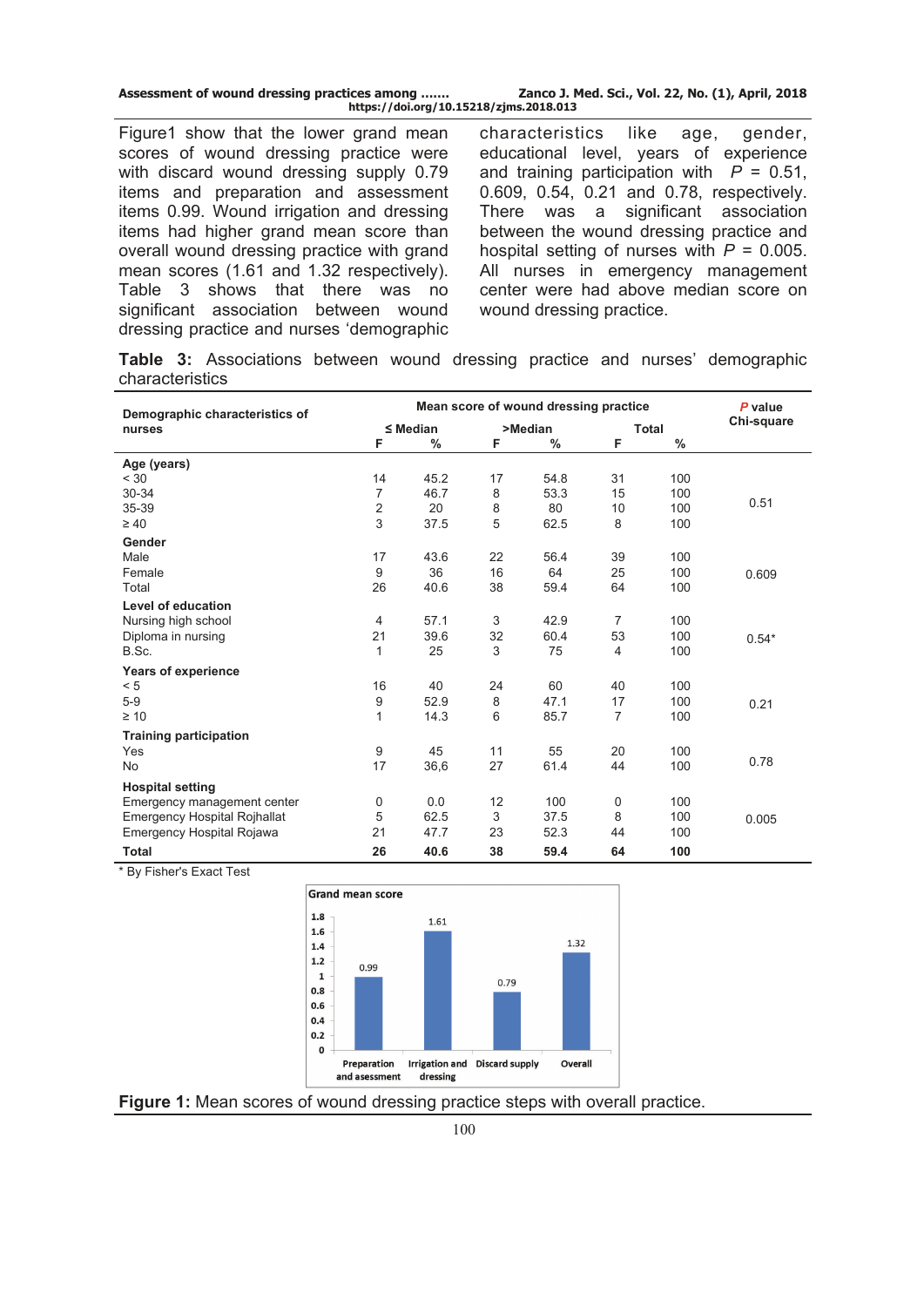|  | Assessment of wound dressing practices among |  |
|--|----------------------------------------------|--|
|  | https://doi.org/10.15218                     |  |

Table 4 shows the overall nurses wound dressing practice. The higher percentage 65.6% of nurses have had a medium score of wound dressing practice; while the lower percentage 34.4% of them with high score of wound dressing practice.

### **Discussion**

In this study the result shows that majority of nurses were within  $\leq$  35 years of age, having a diploma in nursing. Most of the nurses were from the West Emergency Hospital; this is due to the fact that the West Emergency Hospital is more crowded during all three shifts and having different units for each female and male patients, while the other emergency hospitals had one unit for both. A high percentage of the nurses was males with  $\leq 5$  vears of experience and majority of them did not train on the wound dressing. The majority of the study sample was with age group less than 35 years old; this result is supported by the study of  $2$  in Baghdad city they found that most of the study sample was less than 35 years old. Regarding the nurse's gender most of the nurses were males this may be related to male nurses more interested working in emergency hospitals and less engaged in home duties than females especially during night shifts thus the policy of emergency hospitals provide male nurses more than females. This result is in contrast to a study from Benghazi, Libya, which indicated that the majority of the study samples were female.<sup>11</sup> Concerning the level of education, majority of study sample having diploma in nursing this may be related to the establishment of the College of Nursing from the last decade in Kurdistan region while medical institute more longer time.

This result supported by results of studies from Bangladesh<sup>12</sup> and<sup>1</sup> Mulago<sup>3</sup> that indicated that the majority of sample study had diploma in nursing. Regarding the years of experience, most of the study sample was had less than five years of experience, this result was agreed by another study, $14$  which found that most of the nurses had an experience of less than five years. Regarding training on the wound dressing the results show that the majority of the study sample was not trained on wound dressing practice, this may be related to the policy of the hospitals and ministry of health were negligent to improve quality of nurse's skills on wound dressing practice. This result was supported by the results of Atiyah et al. on 55 nurses in Baghdad, which found that the majority of nurses were not trained in wound dressing practice. Overall wound dressing practice of nurses was at the level of a median score of practice and most of the nurses were within the medium level of practice; this result agrees with the results of Atiyah et al. d that nurses had performed suboptimal wound dressing practices. This result disagrees with results of a study from Bangladesh, which mentioned that 85% of nurses used inappropriate dressing technique in caring for the surgical patient.<sup>12</sup> Regarding wound dressing Regarding wound dressing practice steps the higher mean score was with applying irrigation and dressing and the lower mean score was with discard wound dressing supply this result supported by results of a study from Baghdad<sup>2</sup> that stated that adequate practice was with applying wound dressing and inadequate practice with care after dressing technique. Also, results of this

| Overall wound dressing practice levels |    | $\frac{0}{0}$ |
|----------------------------------------|----|---------------|
| Medium                                 | 42 | 65.6          |
| High                                   | 22 | 34.4          |
| Total                                  | 64 | 100           |
|                                        |    |               |

**Table 4:** Overall wound dressing practices levels among 64 nurses.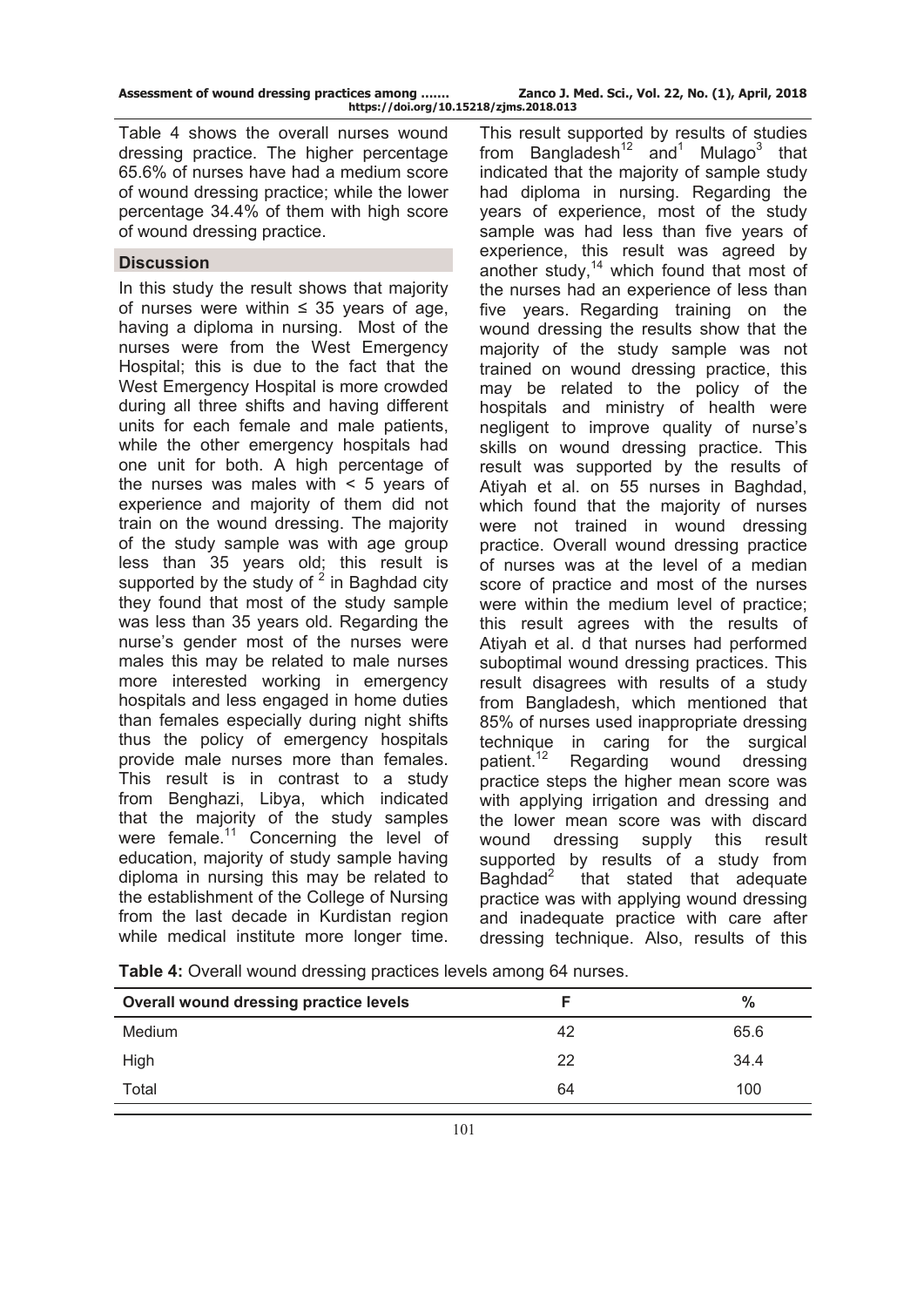| Assessment of wound dressing practices among |                        |
|----------------------------------------------|------------------------|
|                                              | https://doi.org/10.152 |

study agree with the results of another study from Baghdad.<sup>6</sup> which found that wound preparation and discard supplies with documentation were a low mean score of practice. Regarding preparation and assessment steps of the wound dressing, study sample had a low grand mean score with low practiced especially items related to infection control practice like preparation sterile field with equipment, hand washing and wearing sterile gloves. This result may be related to the lack of training or workshop about infection control practice and policy of the hospitals relating improving quality of their care. This result disagrees with results of two studies from Brazil  $15,16$  and guideline<sup>17</sup> that verified that negligence, luck or deficit hand washing before and after wound dressing, exposing the patient to the pathogen and hospital infection risks. The sterile technique will be used in acute care setting; wearing sterile gloves allow handling of sterile supplies without contamination and open sterile dressing tray, or individually wrapped sterile supplies place on the bedside table. This result agrees with the results of a study from Bangladesh<sup>12</sup> and Baghdad  $6$ that found that nurses practice were with low mean score regarding wound dressing preparation and applying sterile technique and infection control practices. The results showed that there were no significant relationships between wound dressing practices and nurses age, although the old nurses were slightly better practiced than younger. This result may be related to the older nurses had more experience than younger nurses this result along with the result of a study from the Philippines, which stated age observed was not determinants of the practice on the principles of sterile technique.<sup>18</sup> The finding of this study shows that there was no significant relationship between wound dressing practices with nurse's gender. This may be related to the majority (82.8%) of both genders having the same level diploma in nursing. This result disagrees with results of a study from Baghdad, which found that male nurses

were dominant since about 29.0% of them were categorized under high practice level of wound dressing practice while 0% of female nurses. $2$  The current study found that the more years of education, the better wound dressing practice at nonsignificant level. This may be due to the majority of nurses were in the same level having a diploma in nursing this result agree with the results of a study from Baghdad, which found that nurses with bachelor degree showed high practice level comparing with other nurses' educational backgrounds.<sup>2</sup> In this study, the results show that the year of experience was not a significant factor affecting the wound dressing practice this may relate to the fact that the less year of experience those that had the higher level of nursing education and most of the nurses having less than five years of experience. This result disagrees with the results of a study from Ludhiana that found the nurses who have more years of experience are more skillful in wound dressing practices although the more years of experience, the better practiced.<sup>19</sup> In this study results show that nurses who were trained had the same level of wound dressing practice with those nurses who were not trained. This may be related to negligent of nurses within professional activities, and poor monitoring policy of the hospitals for improving quality of care. This result supported by the results of a study from Baghdad, which found that the nurses who had participated in training sessions performed the same practices of others.<sup>2</sup> There were significant associations between the wound dressing practice and hospitals setting, nurses' who worked in Emergency Management Center had better practiced wound dressing than other hospitals. This may be related to the policy of the hospital that provides a qualified nurse for the hospital from the beginning of the when constructed hospital till now.

# **Conclusion**

In this study, the overall nurses' wound dressing practice was sub optimal and the